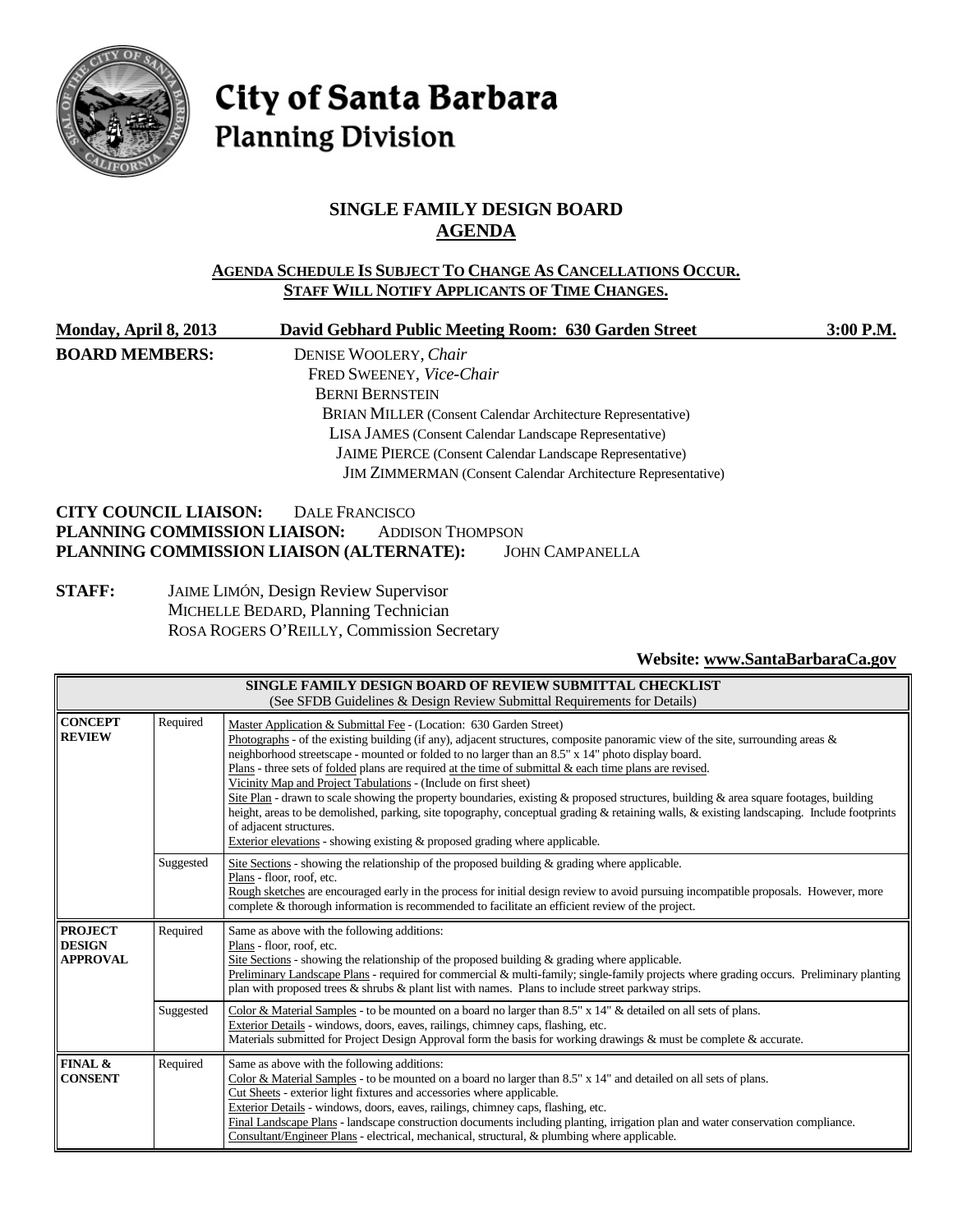**AGENDAS, MINUTES, REPORTS, PLANS & PUBLIC RECORD WRITINGS.** Copies of all documents relating to agenda items are available for review at 630 Garden Street, and agendas and minutes are posted online at [www.SantaBarbaraCA.gov/SFDB.](http://www.santabarbaraca.gov/ABR) If you have any questions or wish to review the plans, please contact Michelle Bedard, Single Family Design Board (SFDB) Planning Technician, at (805) 564-5470, extension 4551, or by email at [MBedard@SantaBarbaraCA.gov.](mailto:MBedard@SantaBarbaraCA.gov) Office hours are 8:30 a.m to 4:30 p.m., Monday through Thursday, and every other Friday. Please check our website under *City Calendar* to verify closure dates. **Materials related to an item on this agenda submitted to the SFDB after distribution of the agenda packet are available for public inspection in the Community Development Department located at 630 Garden Street, during normal business hours.** Writings that are a public record under Government Code § 54957.5(a) and that relate to an agenda item for an open session of a regular meeting of the SFDB and that are distributed to a majority of all of the members of the SFDB during the meeting are available for public inspection by the door at the back of the David Gebhard Public Meeting Room, 630 Garden Street, Santa Barbara, CA.

**PUBLIC COMMENT.** The public has the opportunity to comment on any item on today's agenda. The Chair will announce when public testimony can be given for each item on the agenda. Speaker slips are available by the door and should be filled in and handed to the SFDB Secretary (adjacent to the window) before the agenda item begins. Please indicate which item you would like to address on the speaker slip and, in your testimony, which portion of the project you will be addressing in your comments. Each speaker is allocated two minutes for public comment due to time constraints. Written public comment letters and emails received prior to the meeting are typically distributed to the SFDB at their meeting.

**STATE POLITICAL REFORM ACT SOLE PROPRIETOR ADVISORY.** State law, in certain circumstances, allows an architect, engineer or a person in a related profession who is a "sole practitioner" to make an informational presentation of drawings or submissions of an architectural, engineering, or similar nature to the same Board on which they are seated, if the practitioner does not advocate for the project. Full details regarding this exception are posted in the back of the David Gebhard Public Meeting Room and available at the Community Development Department located at 630 Garden Street, Santa Barbara, CA.

### **PLEASE BE ADVISED**

The following advisories are generally also contained in the City's Single Family Design Board General Design Guidelines and Meeting Procedures (SFDB Guidelines). The specific SFDB Guideline number related to each advisory is listed in parenthesis after each advisory. Applicants are encouraged to review the full version of the SFDB Guidelines.

- The approximate time the project will be reviewed is listed to the left of each item. It is suggested that applicants arrive 15 minutes early. The agenda schedule is subject to change as cancellations occur. Staff will notify applicants of time changes. (3.2.2)
- The applicant's presence is required. If an applicant is not present, the item will be postponed indefinitely. If an applicant cancels or postpones an item without providing advance notice, the item will be postponed indefinitely and will not be placed on the following SFDB agenda. In order to reschedule the item for review, a rescheduling fee will be paid and the applicant must fill out and file a Supplemental Application Form at 630 Garden Street (Community Development Department) in addition to submitting appropriate plans. (3.2.4)
- Substitution of plans is not allowed. If revised plans differing from the submittal sets are brought to the meeting, motions for Project Design Approval or Final Approval will be contingent upon staff review for code compliance. (3.2.4)
- Concept review comments are generally valid for one year. Per SMBC 22.69.090, a project design approval is valid for three years from the date of the approval unless a time extension has been granted or a building permit has been issued. Projects with a valid land use approval will also automatically extend the project design approval expiration date. (3.2.9) An SFDB approval does not constitute a Zoning clearance or a Building and Safety Permit.
- All approvals made by the SFDB are based on compliance with Municipal Code Chapter 22.69 and with adopted SFDB guidelines. Decisions of the SFDB may be appealed to the City Council. For further information on appeals, contact the Planning Division Staff or the City Clerk's office. Appeals must be in writing and must be filed with the City Clerk at City Hall, 735 Anacapa Street, within ten (10) calendar days of the meeting and which the Board took action or rendered its decision. (3.2.9)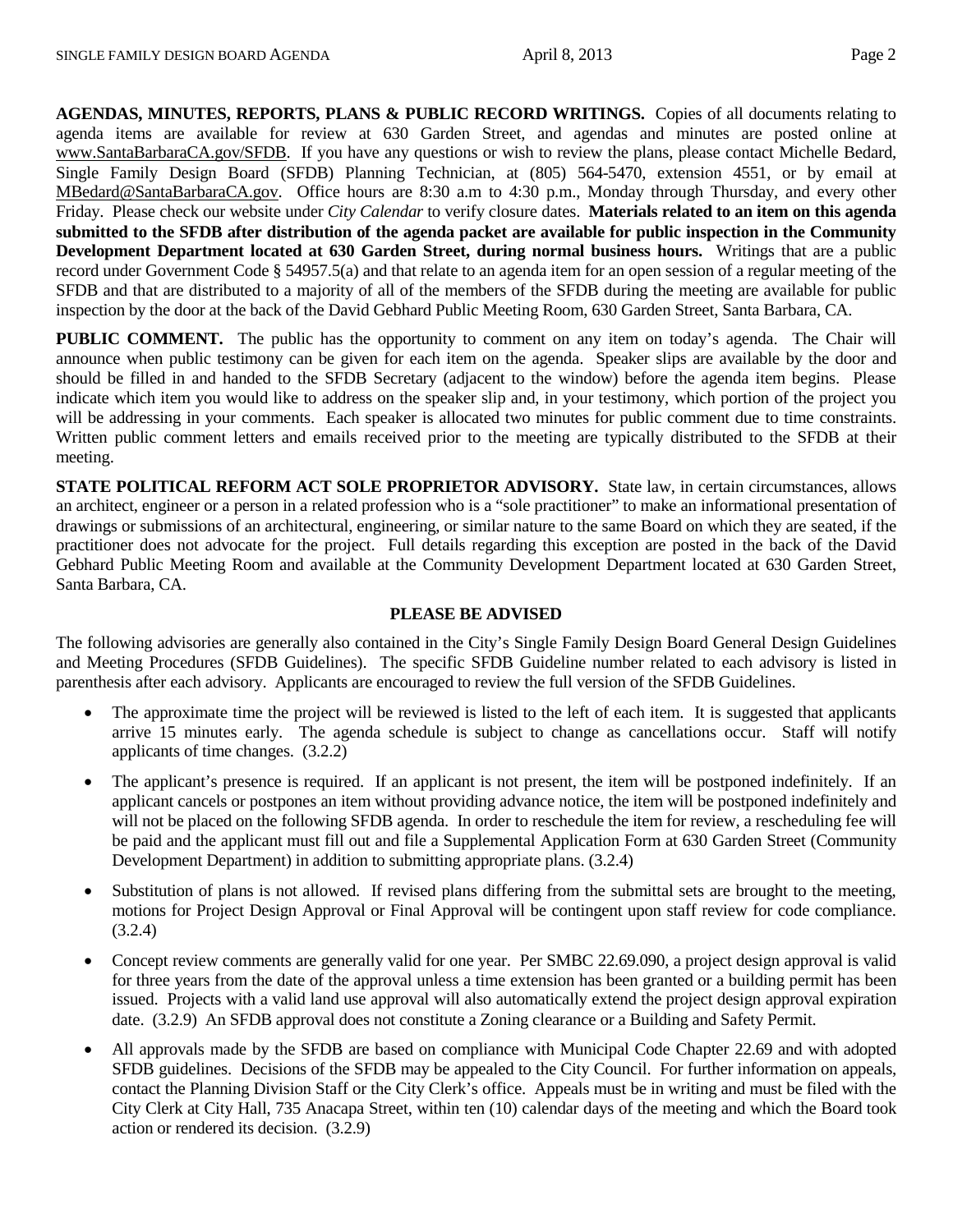• **AMERICANS WITH DISABILITIES ACT:** In compliance with the Americans with Disabilities Act, if you need special assistance to gain access to, comment at, or participate in this meeting, please contact the Planning Division at (805) 564-5470, ext. 4577. If possible, notification at least 48 hours prior to the meeting will enable the City to make reasonable arrangements in most cases.

### **LICENSING ADVISORY:**

The Business and Professions Code of the State of California and the Municipal Code of the City of Santa Barbara restrict preparation of plans for certain project types to licensed professionals. See SFDB Guidelines 2.12 and 3.1.2C for specific information.

### **NOTICE:**

- 1. On April 04, 2013, this Agenda was duly posted on the indoor and outdoor bulletin boards at the Community Development Department, 630 Garden Street, and online at [www.SantaBarbaraCA.gov.](http://www.santabarbaraca.gov/)
- 2. This regular meeting of the Single Family Design Board will be broadcast live on City TV-18, or on your computer via [http://www.SantaBarbaraCA.gov/Government/Video/](http://www.santabarbaraca.gov/Government/Video/) and then clicking *City TV-18 Live Broadcast*. City TV-18 will also rebroadcast this meeting in its entirety the following Wednesday morning at 8:00 A.M. An archived video copy of this meeting will be viewable on computers with high speed internet access the following Wednesday at [www.SantaBarbaraCA.gov/SFDB](http://www.santabarbaraca.gov/SFDB) and then clicking *Online Meetings.*

### **GENERAL BUSINESS:**

A. Public Comment:

Any member of the public may address the Single Family Design Board for up to two minutes on any subject within their jurisdiction that is not scheduled for a public discussion before the Board on that day. The total time for this item is ten minutes. (Public comment for items scheduled on today's agenda will be taken at the time the item is heard.)

- B. Approval of the minutes of the Single Family Design Board meeting of **March 25, 2013**.
- C. Consent Calendar: **April 2, 2013** and **April 8, 2013**.
- D. Announcements, requests by applicants for continuances and withdrawals, future agenda items, and appeals.
- E. Subcommittee Reports.

# **DISCUSSION ITEM**

# **1. DISCUSSION ON THE URBAN FOREST MANAGEMENT PLAN PROJECT**

**(3:10)** Jill Zachary, Assistant Parks & Recreation Director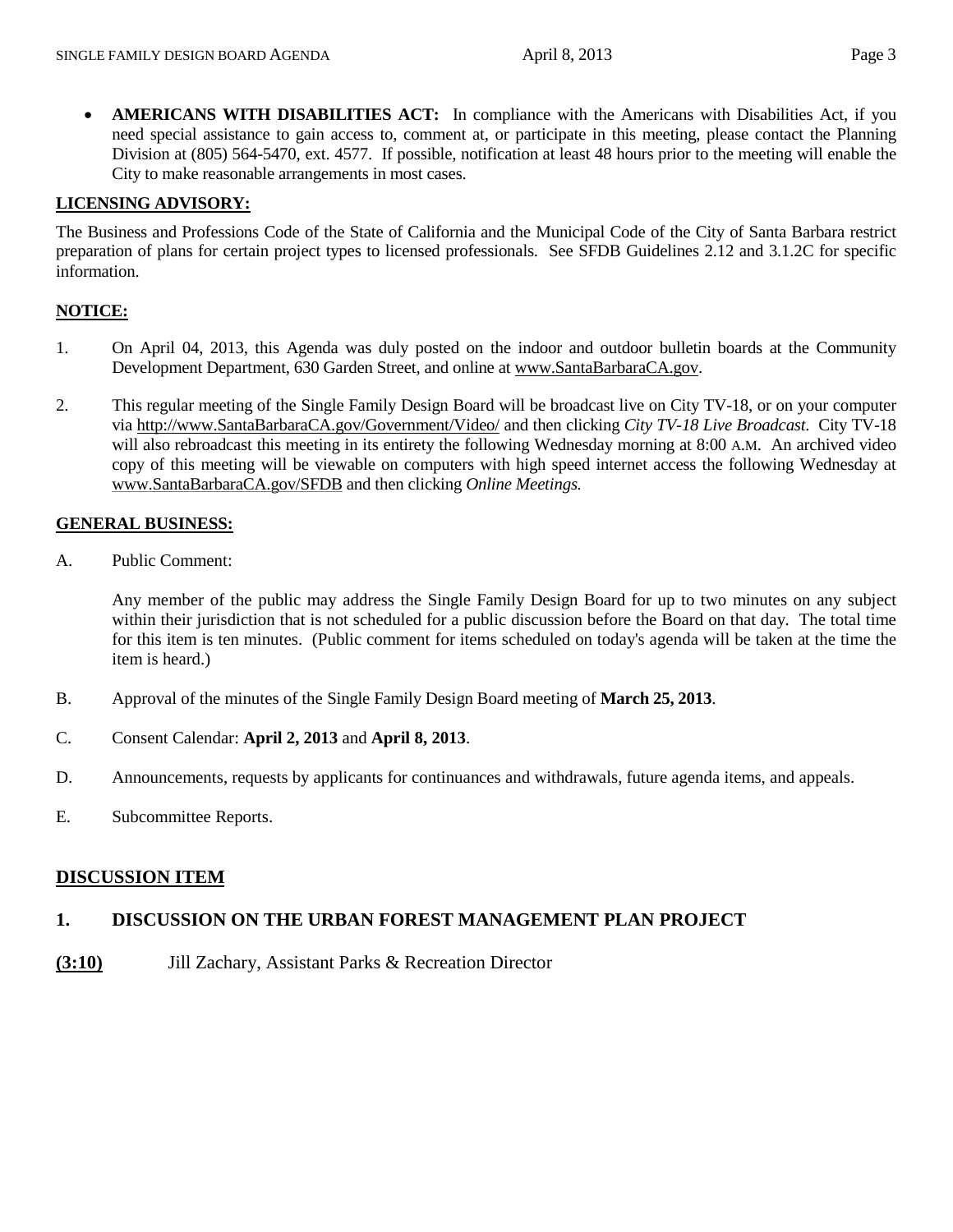# **PROJECT DESIGN REVIEW**

**2. 32 E ISLAY ST**<br> **(3:30) Assessor's Parcel Number:** 027-102-005 **(3:30)** Assessor's Parcel Number: 027-102-005 Application Number: MST2012-00440 Owner: Arthur Denk Architect: Paul Zink

(Proposal to construct a 236 square foot one-story addition and a new 431 square foot two-story addition to an existing one-story 1,470 square foot single-family residence. The proposal includes the demolition of an existing, detached, 270 square foot one-car garage and construction of a new attached 311 square foot one-car garage. A new 45 square foot second-floor balcony is proposed. The proposed total of 2,448 square feet, located on a 6,080 square foot lot, is 90% of the required floor-to-lot area ratio (FAR). The project requires Staff Hearing Officer review for requested zoning modifications.)

**(Project Design Approval is requested. Project requires compliance with Staff Hearing Officer Resolution No. 013-13. Project requires compliance with Tier 2 Storm Water Management Program (SWMP) prior to Final Approval. The project was last reviewed by SFDB on January 28, 2013.)**

# **PROJECT DESIGN REVIEW**

# **3. 104 ONTARE HILLS LN A-1 Zone**

**(4:05)** Assessor's Parcel Number: 055-160-055 Application Number: MST2013-00011 Owner: Paschke Family Revocable Trust Architect: Paul Zink

(This is a revised/reduced proposal to construct a new 3,250 square foot single-story single-family residence with an attached 680 square foot three-car garage located on a vacant lot in the Hillside Design District. The proposal includes a five- and eight-foot tall wood fences, and a six-foot stucco garden wall. The proposed total of 3,930 square feet, located on a one-acre lot, is 79% of the guideline floor-to-lot area ratio (FAR).)

**(Project Design Approval is requested. Project requires compliance with Tier 3 Storm Water Management Program (SWMP) prior to Final Approval. The project was last reviewed on March 11, 2013.)**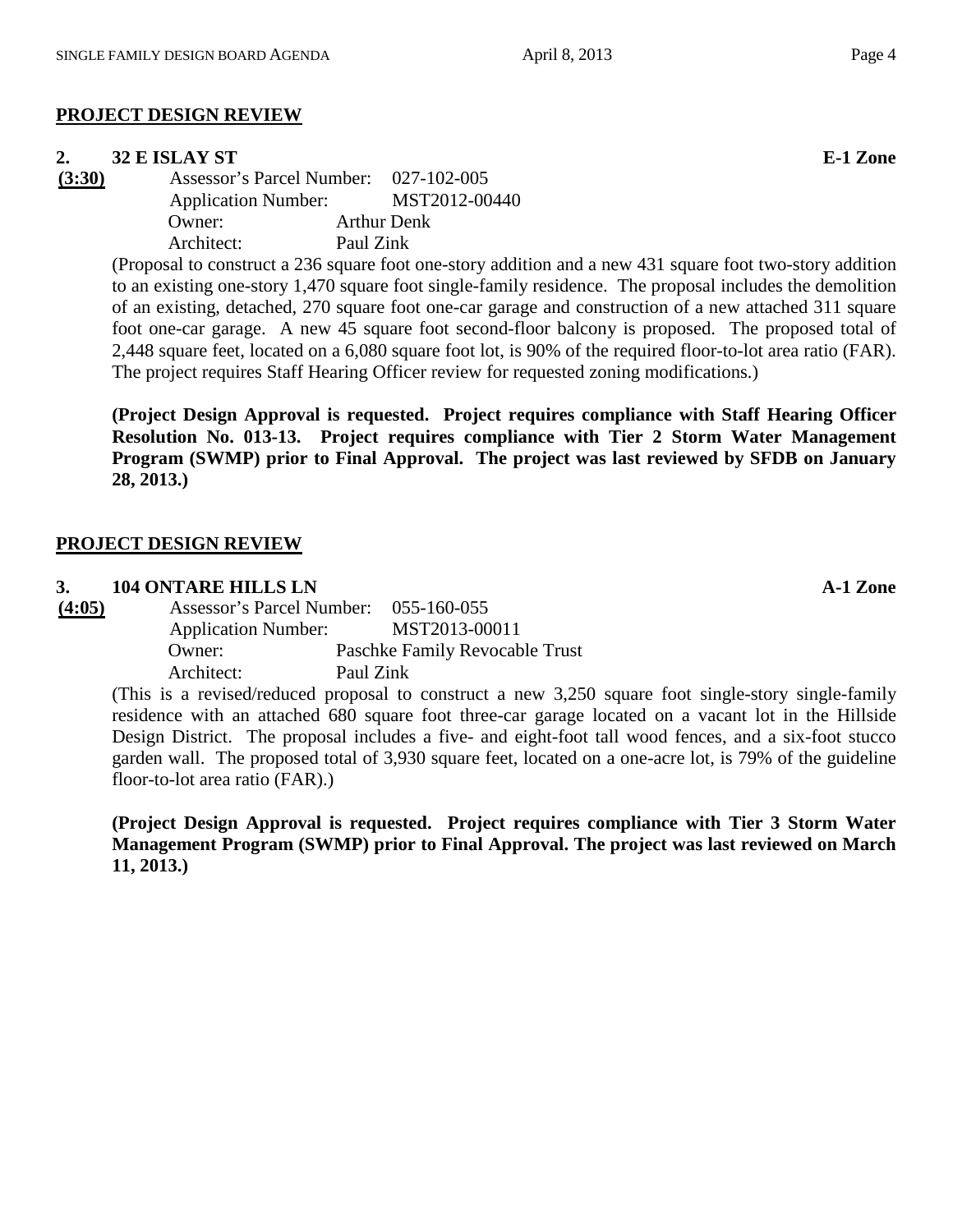# **CONCEPT REVIEW - NEW ITEM: PUBLIC HEARING**

### **4. 448 ALAN RD E-3/SD-3 Zone**

| (4:35) | Assessor's Parcel Number: 047-072-007 |            |                                    |
|--------|---------------------------------------|------------|------------------------------------|
|        | <b>Application Number:</b>            |            | MST2013-00062                      |
|        | Owner:                                |            | <b>Merrill Family Living Trust</b> |
|        | Architect:                            |            | <b>Kurt Magness</b>                |
|        | Engineer:                             | Dale Weber |                                    |
|        | Applicant:                            |            | Michael Merrill                    |

(Proposal to demolish an existing one-story 1,529 square foot single-family residence and 329 square foot detached carport and construct a new one-story 1,645 square foot single-family residence and an attached 434 square foot two-car garage. The proposal involves 830 cubic yards of grading. The proposed total of 2,079 square feet, located on a 10,018 square foot lot, is 56% of the maximum floor-tolot area ratio (FAR). The project includes Planning Commission review for a Coastal Development Permit. This is a revised application to replace the prior two-story proposal (MST2010-00366).)

**(Comments only; project requires environmental assessment and Planning Commission review of a Coastal Development Permit.)**

# **CONCEPT REVIEW - NEW ITEM: PUBLIC HEARING**

### **5. 745 DOLORES DR E-1 Zone**

| (5:20) | Assessor's Parcel Number: 035-103-011 |                                     |
|--------|---------------------------------------|-------------------------------------|
|        | <b>Application Number:</b>            | MST2012-00498                       |
|        | Designer:                             | Russell Banko Design & Construction |
|        | Owner:                                | Kenneth & Laura Haney               |
|        |                                       |                                     |

(Proposal to construct a new 1,153 square foot second-story addition to an existing 1,256 square foot one-story single-family residence, and an existing 409 square foot attached two-car garage, located on a 9,409 square foot parcel in the Hillside Design District. The proposal includes an interior remodel, façade alterations, a new upper level deck, replacement of the existing roof material with a new composition shingle roof, and replacement of the existing concrete driveway with pavers. The proposed total of 2,818 square feet is 80% of the required floor-to-lot area ratio (FAR).)

**(Comments only; project requires environmental assessment and Staff Hearing Officer review for a requested zoning modification.)**

**\*\*SCHEDULED RECESS FROM 6:00 p.m. to 6:20 p.m.\*\***